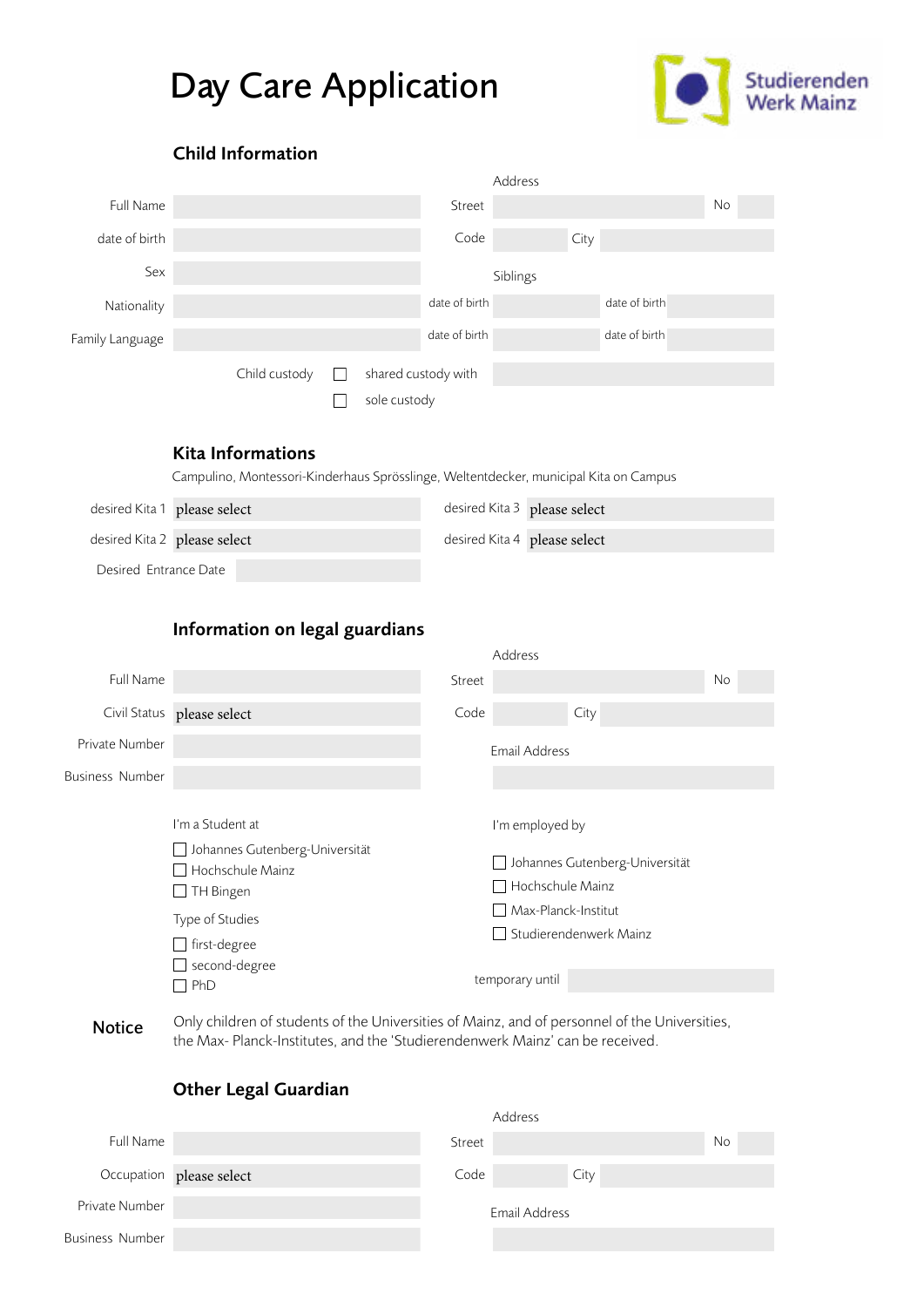

#### Reasons for urgency

With my signature, I confirm that I have acknowledged the fact that I will not retain the right for a day care place if the prerequisites are no longer met.

City, Date Signature

This application is valid for six months. Please contact us after this period if you have not been notified by us yet. Otherwise, we will assume that you no longer require a place and your informations will be removed from the waiting list. Notice

> Your data will only be collected, used, and stored for handling your application in accordance with the current european data protection laws (DSGVO). Handling of your application and acceptance of your child into day care can only proceed on receipt of a fully completed application. You can retract this application at any time.

#### Please send the form with all supporting documents to

Post Studierendenwerk Mainz Sachbereich Kindertagesstätten Staudingerweg 21 55128 Mainz Deutschland

Email kita-verwaltung@studierendenwerk-mainz.de

Fax +49 6131 39 24 907